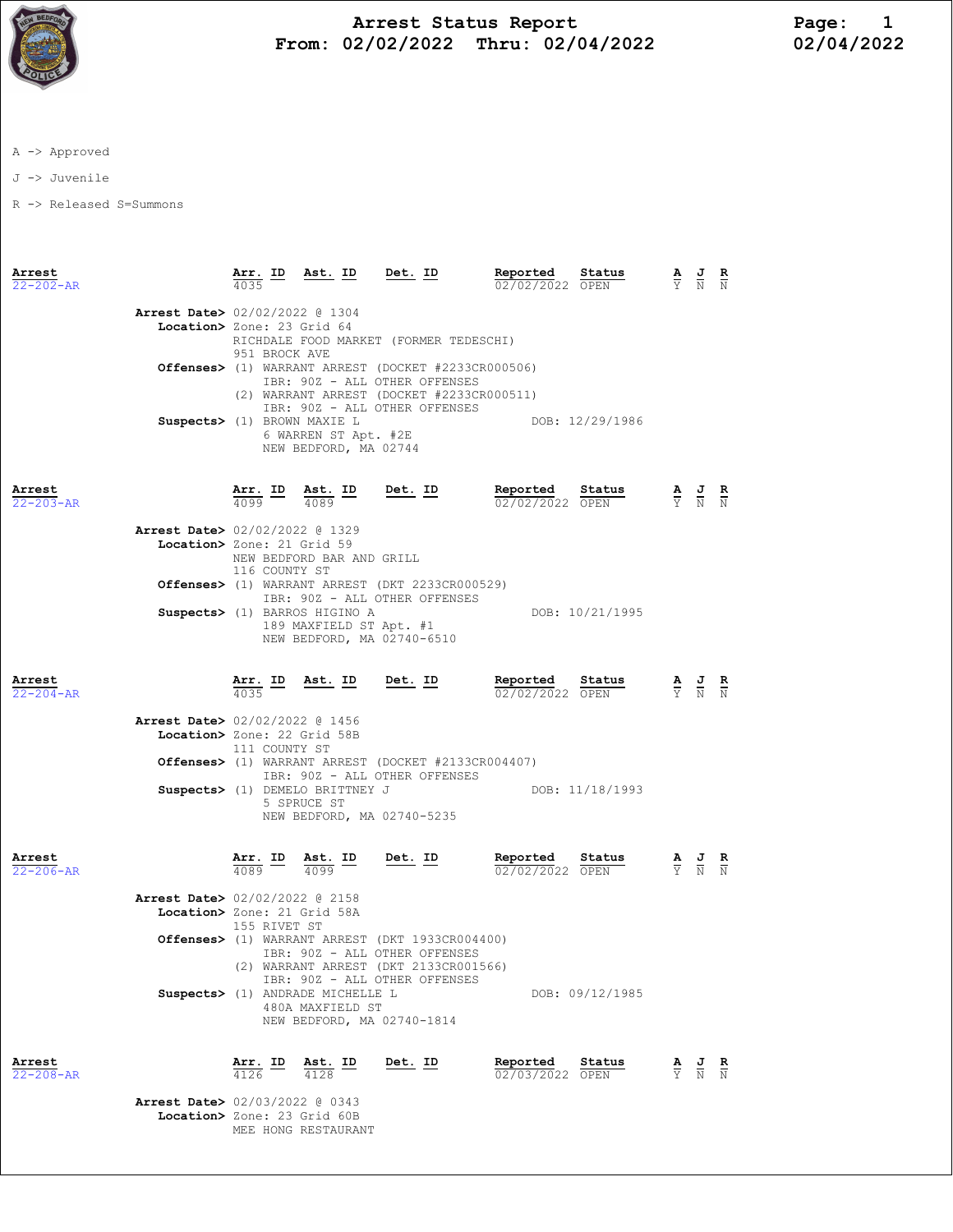A -> Approved

J -> Juvenile

R -> Released S=Summons

 120 COVE ST Offenses> (1) OUI-LIQUOR OR .08% IBR: 90D - DRIVING UNDER THE INFLUENCE (2) LICENSE SUSPENDED OR REVOKED, OP MV WITH IBR: 99 - TRAFFIC, TOWN BY-LAW OFFENSES (3) ALCOHOL IN MV, POSSESS OPEN CONTAINER OF IBR: 90G - LIQUOR LAW VIOLATIONS (4) NEGLIGENT OPERATION OF MOTOR VEHICLE IBR: 99 - TRAFFIC, TOWN BY-LAW OFFENSES Suspects> (1) ORDONEZ-CHITIC ROSA 89 PAWNEE CT NEW BEDFORD, MA 02740-3021

Arrest Arr. ID Ast. ID Det. ID Reported Status A J R 22-209-AR 4099 4089 02/03/2022 OPEN Y N N Arrest Date> 02/03/2022 @ 1412 Location> Zone: 21 Grid 59 SEBASTIANS CAFE AND SPORTS BAR 110 COUNTY ST Offenses> (1) WARRANT ARREST IBR: 90Z - ALL OTHER OFFENSES (2) DRUG, POSSESS TO DISTRIB CLASS B IBR: 35A - DRUG / NARCOTIC VIOLATIONS (3) DRUG, POSSESS TO DISTRIB CLASS B, SUBSQ. c94C §32A(b) IBR: 35A - DRUG / NARCOTIC VIOLATIONS Suspects> (1) SANTOS HUBERT CENTEIO 85 DEANE ST Apt. #3E NEW BEDFORD, MA 02746-2274

| Arrest<br>$22 - 210 - AR$ |                                          | 4035 | Arr. ID Ast. ID<br>4089                   | Det. ID | Reported<br>02/03/2022 OPEN | Status          | A | J<br>$N$ $N$ $N$ | R |
|---------------------------|------------------------------------------|------|-------------------------------------------|---------|-----------------------------|-----------------|---|------------------|---|
|                           | <b>Arrest Date&gt; 02/03/2022 @ 1356</b> |      |                                           |         |                             |                 |   |                  |   |
|                           |                                          |      | Location> Zone: 21 Grid 59                |         |                             |                 |   |                  |   |
|                           |                                          |      | SEBASTIANS CAFE AND SPORTS BAR            |         |                             |                 |   |                  |   |
|                           |                                          |      | 110 COUNTY ST                             |         |                             |                 |   |                  |   |
|                           |                                          |      | <b>Offenses&gt;</b> (1) WARRANT ARREST X6 |         |                             |                 |   |                  |   |
|                           |                                          |      | IBR: 90Z - ALL OTHER OFFENSES             |         |                             |                 |   |                  |   |
|                           |                                          |      | Suspects> (1) BRITO JONATHAN B            |         |                             | DOB: 07/18/1990 |   |                  |   |
|                           |                                          |      | 135 CHESTNUT ST                           |         |                             |                 |   |                  |   |
|                           |                                          |      | NEW BEDFORD, MA 02740-5328                |         |                             |                 |   |                  |   |

Arrest Arr. ID Ast. ID Det. ID Reported Status A J R

| $22 - 214 - AR$ |                                          | 4054 | 4035                          |                                                           | 02/03/2022 OPEN |                 | Y N N |  |
|-----------------|------------------------------------------|------|-------------------------------|-----------------------------------------------------------|-----------------|-----------------|-------|--|
|                 | <b>Arrest Date&gt; 02/03/2022 @ 1837</b> |      |                               |                                                           |                 |                 |       |  |
|                 | Location> Zone: 11 Grid 39B              |      |                               |                                                           |                 |                 |       |  |
|                 |                                          |      | HARBORVIEW TOWERS WEST        |                                                           |                 |                 |       |  |
|                 |                                          |      | 280 ACUSHNET AVE Apt. #1B     |                                                           |                 |                 |       |  |
|                 |                                          |      |                               | <b>Offenses&gt;</b> (1) DRUG, POSSESS TO DISTRIB CLASS B  |                 |                 |       |  |
|                 |                                          |      |                               | IBR: 35A - DRUG / NARCOTIC VIOLATIONS                     |                 |                 |       |  |
|                 |                                          |      |                               | (2) DRUG, POSSESS TO DISTRIB CLASS B, SUBSO. c94C §32A(b) |                 |                 |       |  |
|                 |                                          |      |                               | IBR: 35A - DRUG / NARCOTIC VIOLATIONS                     |                 |                 |       |  |
|                 |                                          |      | Suspects> (1) ORTIZ JUAN JOSE |                                                           |                 | DOB: 01/26/1964 |       |  |
|                 |                                          |      | 280 ACUSHNET AVE Apt. #1B     |                                                           |                 |                 |       |  |
|                 |                                          |      | NEW BEDFORD, MA 02740         |                                                           |                 |                 |       |  |
|                 |                                          |      |                               |                                                           |                 |                 |       |  |

| Arrest          | Arr. ID Ast. ID |      | Det. ID | Reported Status |       | AJR |
|-----------------|-----------------|------|---------|-----------------|-------|-----|
| $22 - 216 - AR$ | 4126            | 4128 |         | 02/04/2022 OPEN | Y N N |     |

Arrest Date> 02/04/2022 @ 0210